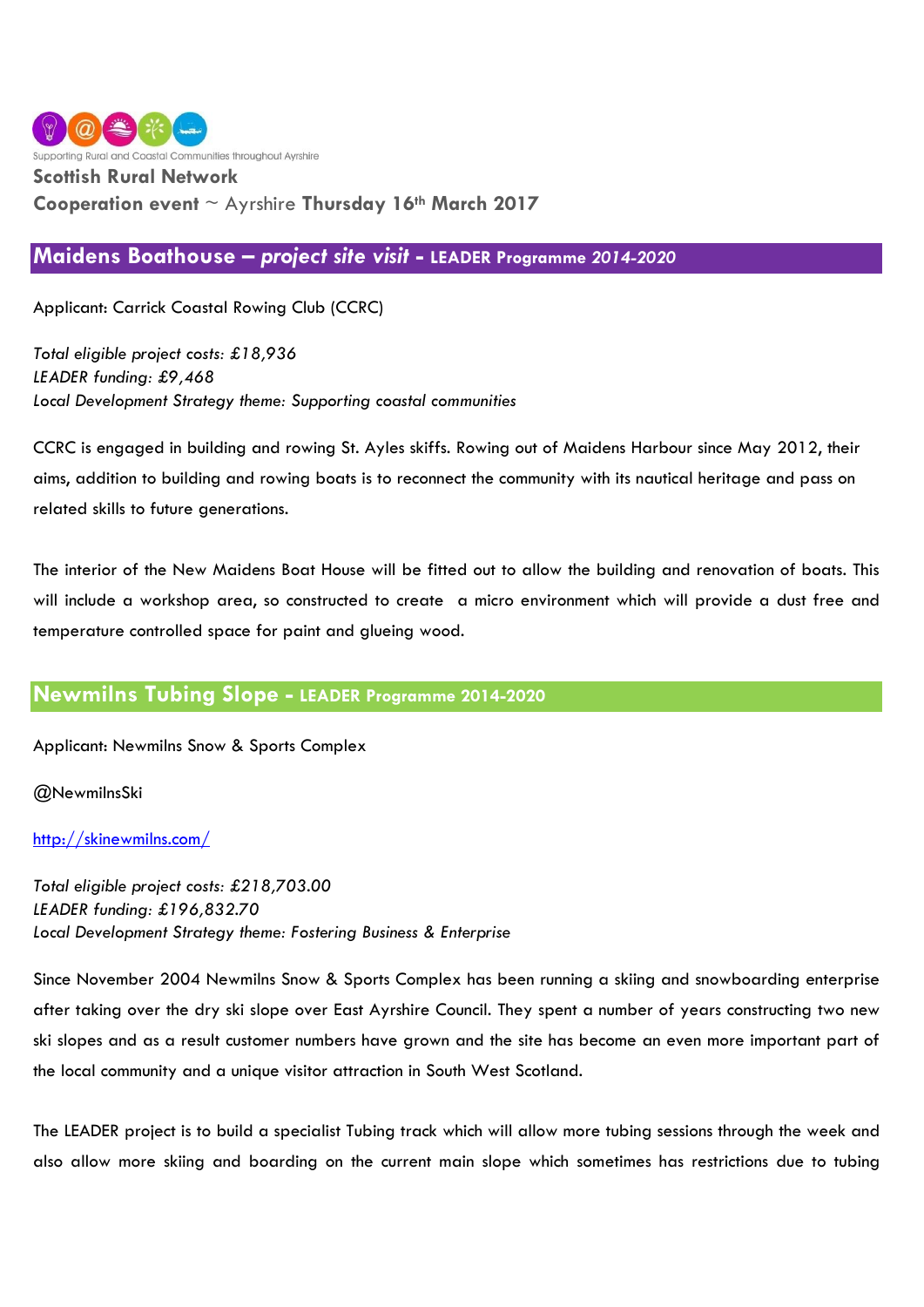parties. Having tubing and the other activities running at the same time, on different slopes will also encourage tubers to get into the other snow sports that we offer.

# **#Future Unwritten - LEADER Programme** *2014-2020*

Applicant: Girvan Town Team

@girvantownteam

<http://www.tartanjigsaw.co.uk/>

*Total eligible project costs: £40,000 LEADER funding: £36,000 Local Development Strategy theme: Connecting People & Places*

Tartan Jigsaw (an Ayrshire-based Project Management Company) in conjunction with Girvan Town Team (local charity) have created an idea to develop within the Girvan area, the skills and interpretative materials which will be required to design, animate and successfully market a new town-based digital tourism experience. #FutureUnwritten is a year-long programme of activities to stimulate interest in the town of Girvan, improve digital skills and explore new ways of developing tourism.

With funding from the EU LEADER Programme and W. Grant Foundation the project started in February 2017. Over the next 10 months, Tartan Jigsaw with Girvan Town Team will organise local community engagement sessions to inspire and stimulate ideas, co-ordinate creative workshops around technology and design three learning journeys which will allow local people to engage directly with visitor experience technology in other places in the UK. The year will culminate in a local exhibition, a conference and the showing of a film which has captured the whole journey and the experiences of those who have participated.

### **The Barony Centre - LEADER Programme** *2007-2013*

Applicant: West Kilbride Community Initiative Ltd @BaronyCentre <http://www.crafttownscotland.org/the-barony-centre/>

West Kilbride was once a thriving coastal town, with a boast that the needs of residents could be catered for from the cradle to the grave. A popular holiday destination for Glaswegians holidaying 'doon the water', at its peak local bus companies had to lay on additional buses during the Glasgow Fair.

By the mid 1990's the town's fortunes had taken a serious dip, with 21 out of 40 retail businesses having ceased trading.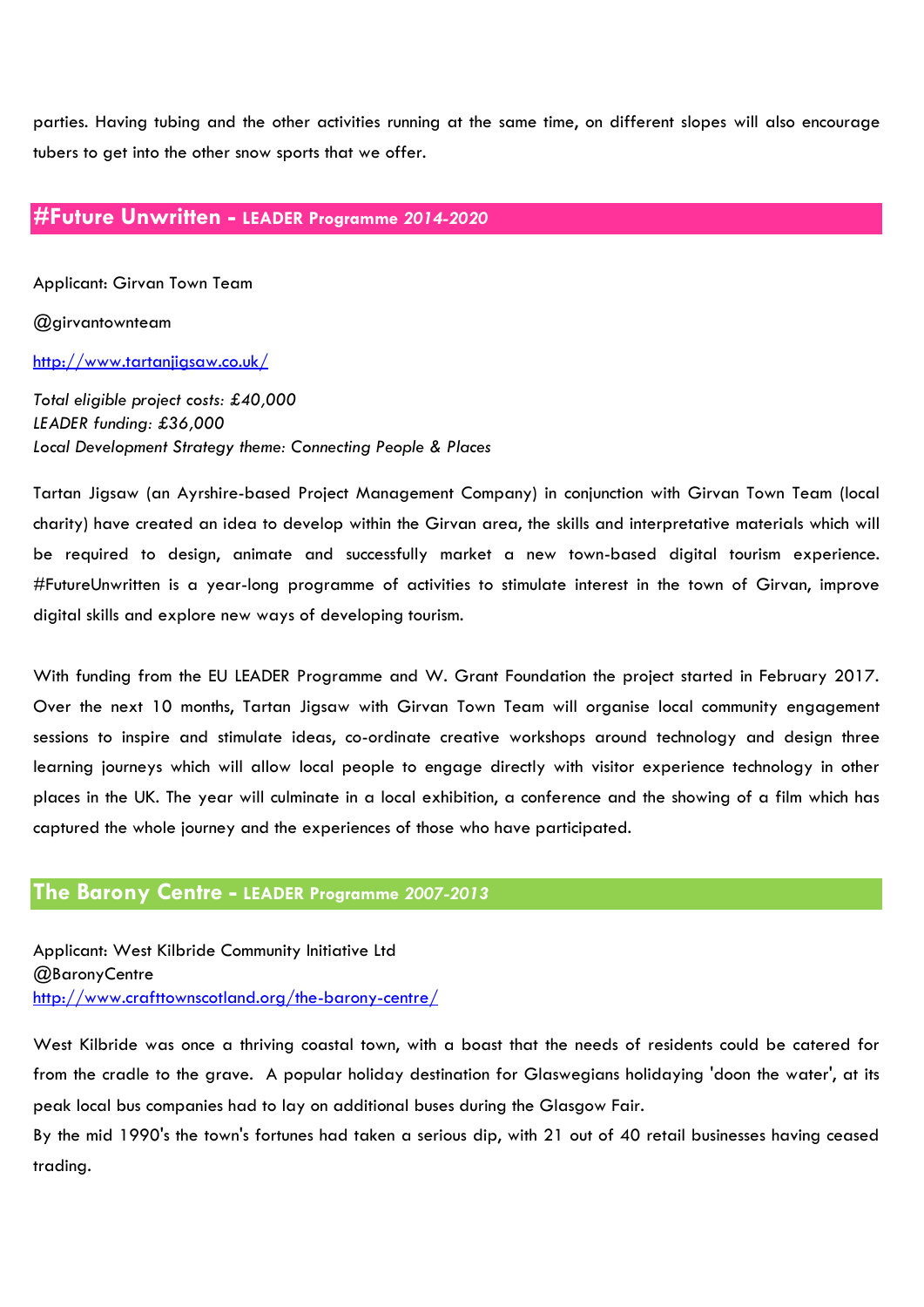The area's assets were explored and, as tourism was a key industry in the area, it was agreed that the town would add to this by developing a specialised theme to help revitalise itself. Since the idea was first developed and West Kilbride Community Ltd was formed in 1998, the creation of Scotland's only designated Craft and Design town has underpinned a remarkable renaissance in the retail and community hub of West Kilbride.

West Kilbride Community Initiative Ltd has created a dedicated Craft Exhibition and Activities Centre both as a focal point for Craft Town Scotland and a regional focus for craft and design. Within one beautifully designed venue, visitors can enjoy touring craft and cross art form exhibitions, choose from a range of stunning craft work in the Gallery Shop, take part in creative activities and finish the visit off by sampling the Barony cafe's freshly made coffee and home baking.

# **James Boswell Graveyard Trail (Phase 1, The Boswell Project) - LEADER Programme**  *2014-2020*

The Boswell Trust @boswellbookfestival <http://www.boswellbookfestival.co.uk/index.php/boswell/james-boswell>

*Total eligible project costs: £212,460 LEADER funding: £191,214 Local Development Strategy theme: Connecting People & Places*

The James Boswell Graveyard Trail will transform the historic Auchinleck graveyard, which surrounds the Boswell Aisle and Mausoleum, into an exciting and innovative heritage attraction to aid national and local tourism, and provide a lasting legacy to Sir James Boswell who is celebrated as having invented the genre of modern biography.

There will be provision in the graveyard of the world's first visual educational interpretation of James Boswell, to draw literary pilgrims, tourists, local people, school children, students and visitors from the UK and abroad

Signage in the graveyard celebrating Boswell in Auchinleck, the place with which he is identified throughout the world

Use the latest digital technology, a dedicated App will provide biographical/historical trails in the graveyard and allow visitors to identify the headstones and burial plot of their relations/ancestors. The App will also allow users to upload their own images etc. for the benefit of other followers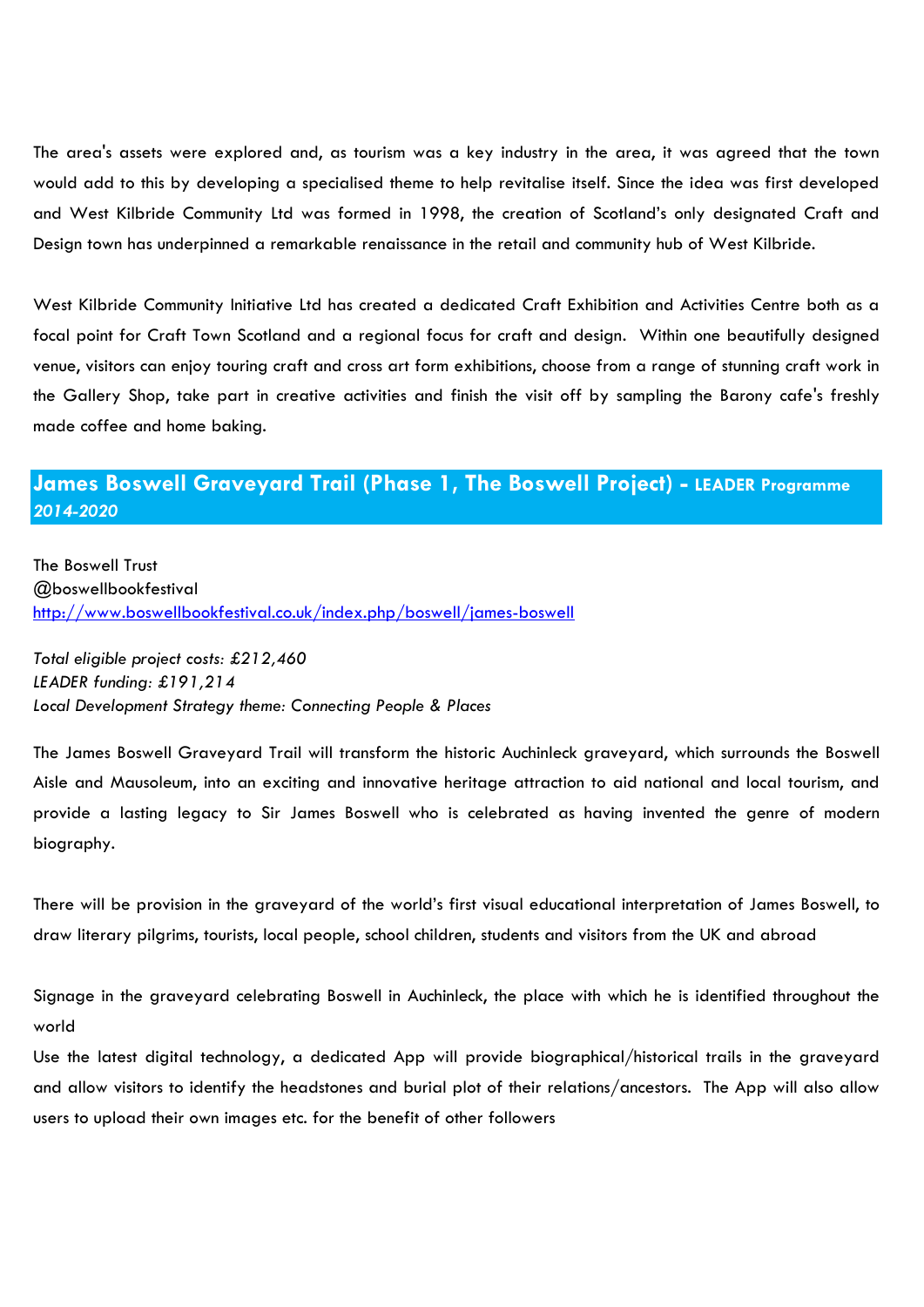Through use of the innovative App, visitors will be able to search Auchinleck graveyard records and view the biographical trails both from home via the website, as well as on-site via the mobile application. The GPS functionality will allow visitors to search and navigate to specific burials, or navigate through pre-loaded walking tours/trails set up during Phase 1

Planting and re-landscaping in the graveyard that will become a draw for visitors at specific times of the year

Enrich the social and economic life of the village of Auchinleck by recognizing its status as one of the highpoints of Ayrshire's – and Scotland's – cultural tourism

### **Maybole 500 - LEADER Programme 2014-2020**

Applicant: Maybole Community Council

@maybole500

### <http://www.maybole.org/index.htm>

*Total eligible project costs: £112,000 LEADER funding: £50,000 Local Development Strategy theme: Promoting Tourism, Culture & Heritage*

To mark the 500th anniversary of Maybole receiving its Burgh of Barony status in 1516, this 'Ancient Capital of Carrick' will stage 'Maybole 500' until August 2017. The project will form the starting point of a new initiative to engage the town and its community and reverse the decline often found in small rural towns, by developing coordinated themes of heritage and culture as the centrepiece for the rebranding of Maybole and its future marketing activity.

Maybole is soon to be bypassed, increasing the urgency for change and the need for new ideas to attract visitors. This major project, based around a 'Timeline' produced by local volunteers, will focus on changing attitudes within the community by encouraging the use of heritage as a route to tourism and business development in the future. Supported by extensive training opportunities and workshops, local people of every age will learn about Maybole's past, gain skills and workplace experience and engage with projects that will benefit the community, increase visitors and support the local economy.

Maybole will become a community with heritage skills to meet this challenge supported by the legacy of a youth forum, which will further develop this ongoing strategy.